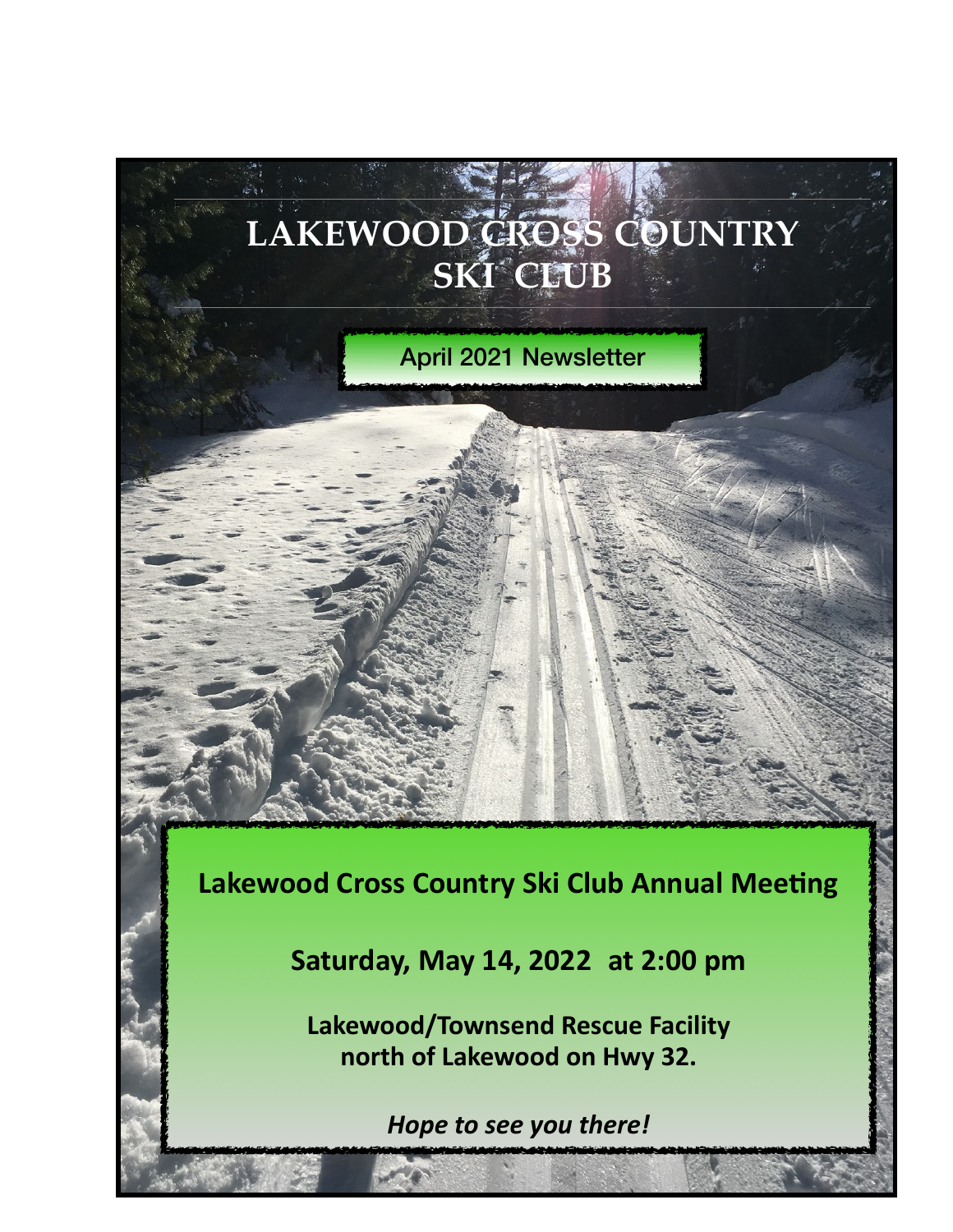## **President's Message - April 2022**

Dear Lakewood Cross Country Ski Club Members,

With several significant snowfalls in early December, the grooming crew was able to get the trail in excellent condition before the Christmas holidays, setting up one of the best ski seasons the club has had in a very long time. The groomers were able to maintain excellent trail conditions throughout the entire season, all the way to mid-March. This was all accomplished due to the countless hours spent by numerous Club members who throughout the year worked diligently to have the grooming equipment in excellent working condition.

Due to continued strong support from both individual and business members the Club had significant financial success this season. A special Thank You to Mary and Jim Van Domelen and Colleen Altman for making this possible.

We are in the process of applying for both a Forest Service Grant and a DNR Trail Grant to help the Club with ongoing projects. This process will take time and will be a financial benefit to the Club. The culvert replacement on the North End is one of these projects that will benefit.

After serving in various board positions since the 90's, I will be stepping back from my leadership role. I look forward to continuing to support the Club as a volunteer. We are fortunate to have long time board member Jim Beno step forward into the leadership position of Club President. The Club will benefit greatly because of his knowledge, experience, and dedication to the Club's mission. I anticipate this transition will be seamless.

 I would like to thank everyone for the opportunity to serve the Lakewood Cross Country Ski Club. Because of the many, many people who have helped me along the way- family and friends and members- it has been an enjoyable and rewarding experience.

Thank You to All!!

Tim Klima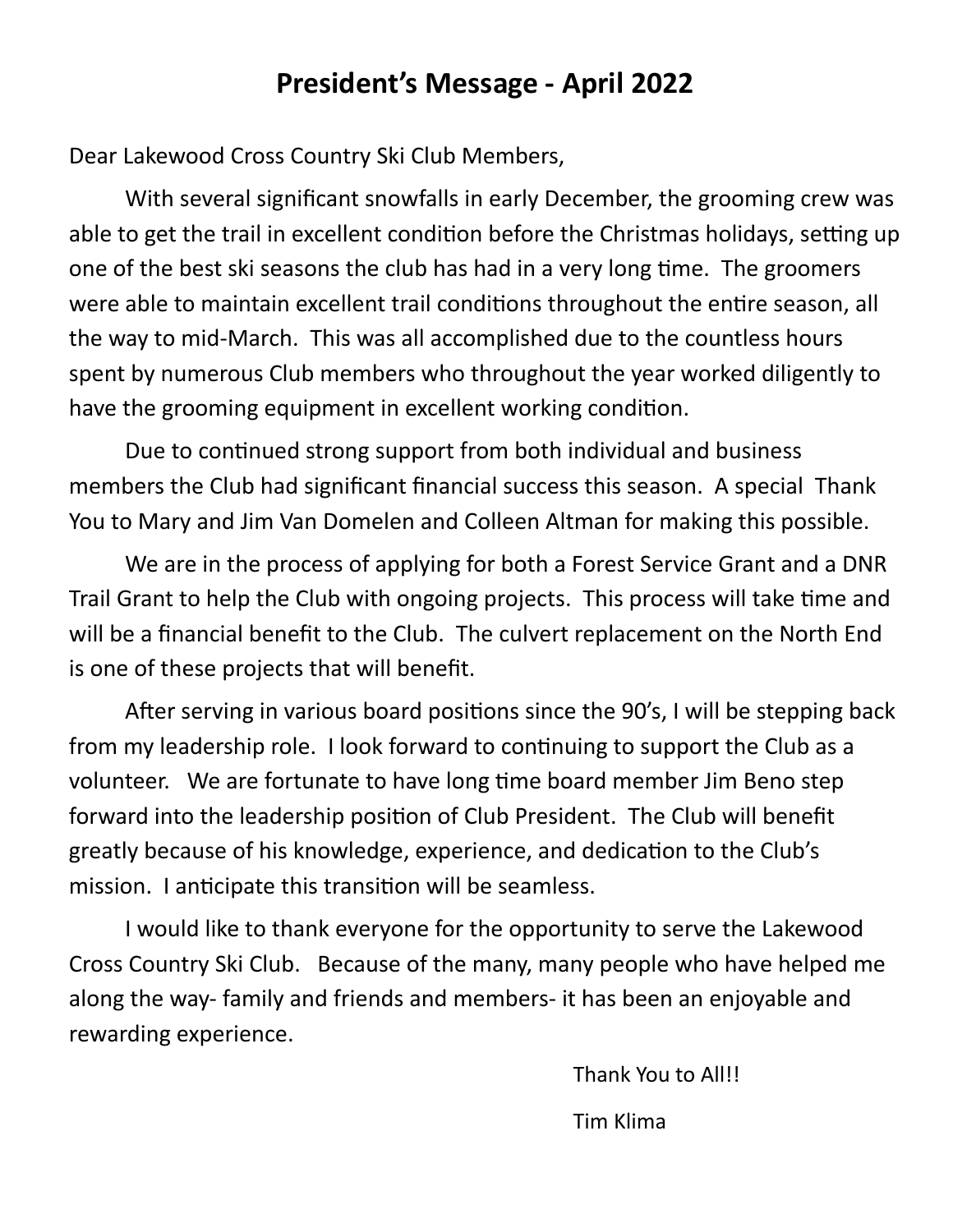## **Minutes of 2021 Annual Meeting - May 24, 2021**

The Lakewood Cross Country Ski Club spring meeting convened virtually via zoom on Monday, May 24 at 6:30 p.m. A motion to approve the list of officers for 2021-22 was made by Paul Romenesko, seconded by Colleen Altman, and was approved unanimously.

A motion to accept the budget was made by Mary VanDomelen, seconded by Colleen, and was approved unanimously.

**Treasurer's report:** Tim Klima reported that one of the club's money market funds has a balance of \$3,531.85, and the other money market fund balance is \$4,988.93. The club's CD has a balance of \$10,509.48. The checking account balance is \$10,569.19. The club's assets total \$29,599.42. A motion to accept the treasurer's report was made by Tim Klima, seconded by Jody Korch, and was approved unanimously.

**Membership:** Barry Brubaker reported that Mary VanDomelen and Margaret Brubaker assembled information that remarkably showed the club gained more members in a thin snow year. Revenue was received through membership and donations. Overall membership is very strong and healthy, Barry said. Close to 40 percent of members donate more than membership dues.

**Trail maps/advertising:** Colleen reported that this is the year to send renewal notices to advertisers. McCauslin Golf Course donated \$3,000 to the club. Twin City Monuments, Joan White, Spur of the Moment ranch, Oconto County and Extra Eyes Inspection also donated to the club. There are concerns about the size of donation envelopes being stuffed into collection tubes, and whether the envelope size should be reduced.

**Website:** Jered Klima reported that every 90 days he must update the club website in order to maintain security.

**Social Media:** Sherry Beno reported that the club has 724 Facebook members, an increase of 187 since October. This includes 711 members from the U.S., three from Bangladesh, two from China and one from Morocco. The Facebook page could be utilized to inform folks that we have business spaces available on the trail map.

Barry and Margaret are willing to donate a pair of wooden skis to raise money for the club.